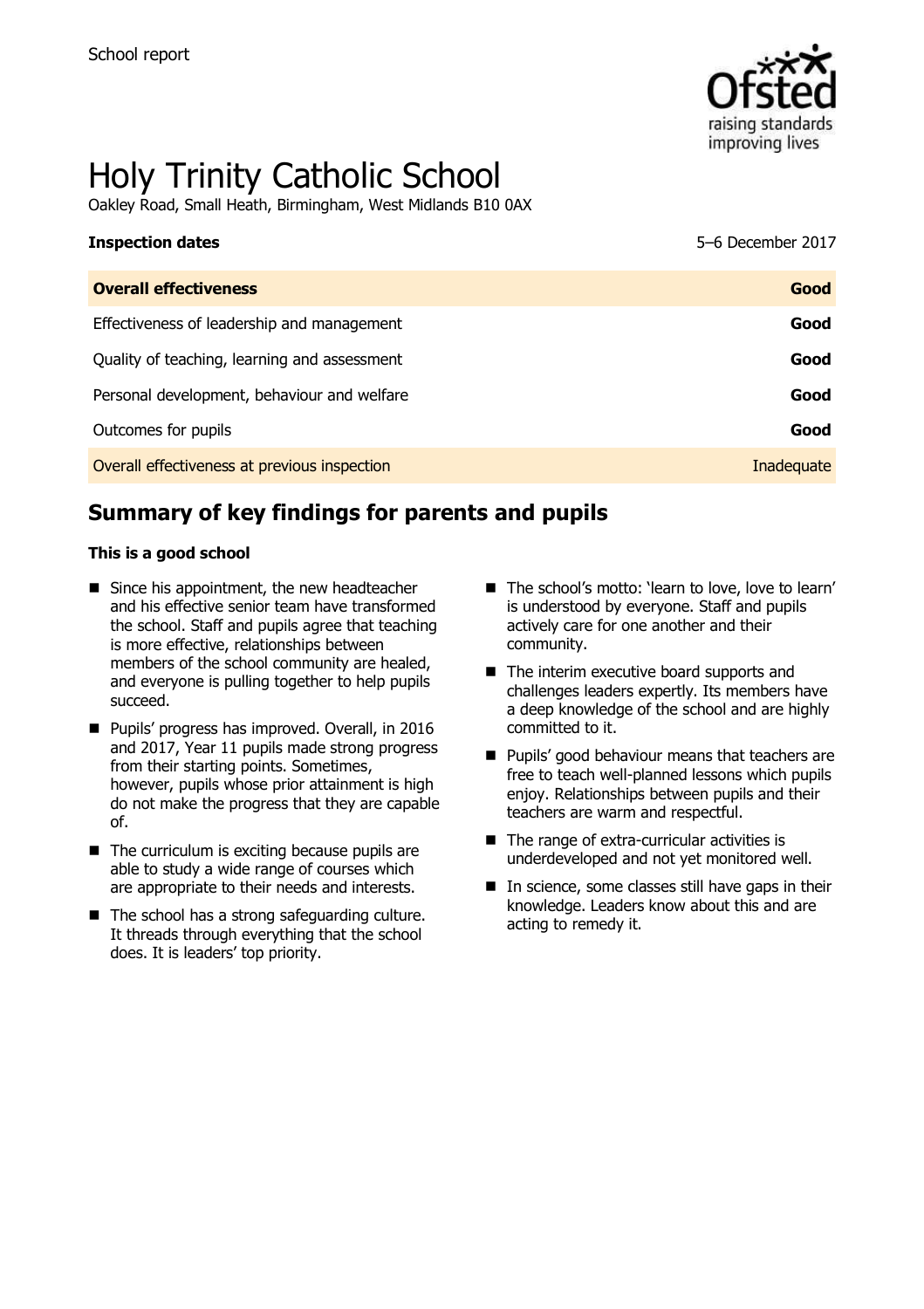

# **Full report**

In accordance with section 13(4) of the Education Act 2005, Her Majesty's Chief Inspector is of the opinion that the school no longer requires special measures.

## **What does the school need to do to improve further?**

- **Improve most-able pupils' progress by:** 
	- continually evaluating the new strategies that leaders have implemented to see which ones work best
	- making sure that pupils know what the highest-level answers look like in all subjects.
- Fill the remaining gaps in pupils' scientific knowledge caused by the turbulence in staffing in science.
- **Increase the number of pupils choosing to take part in extra-curricular activities, by:** 
	- expanding the range of opportunities on offer
	- carefully tracking pupils' involvement with the activities.
- Improve pupils' knowledge of further and higher education and careers in key stage 3. Do this by making the information, advice and guidance programme for these pupils as strong as the programme in place for the rest of the school.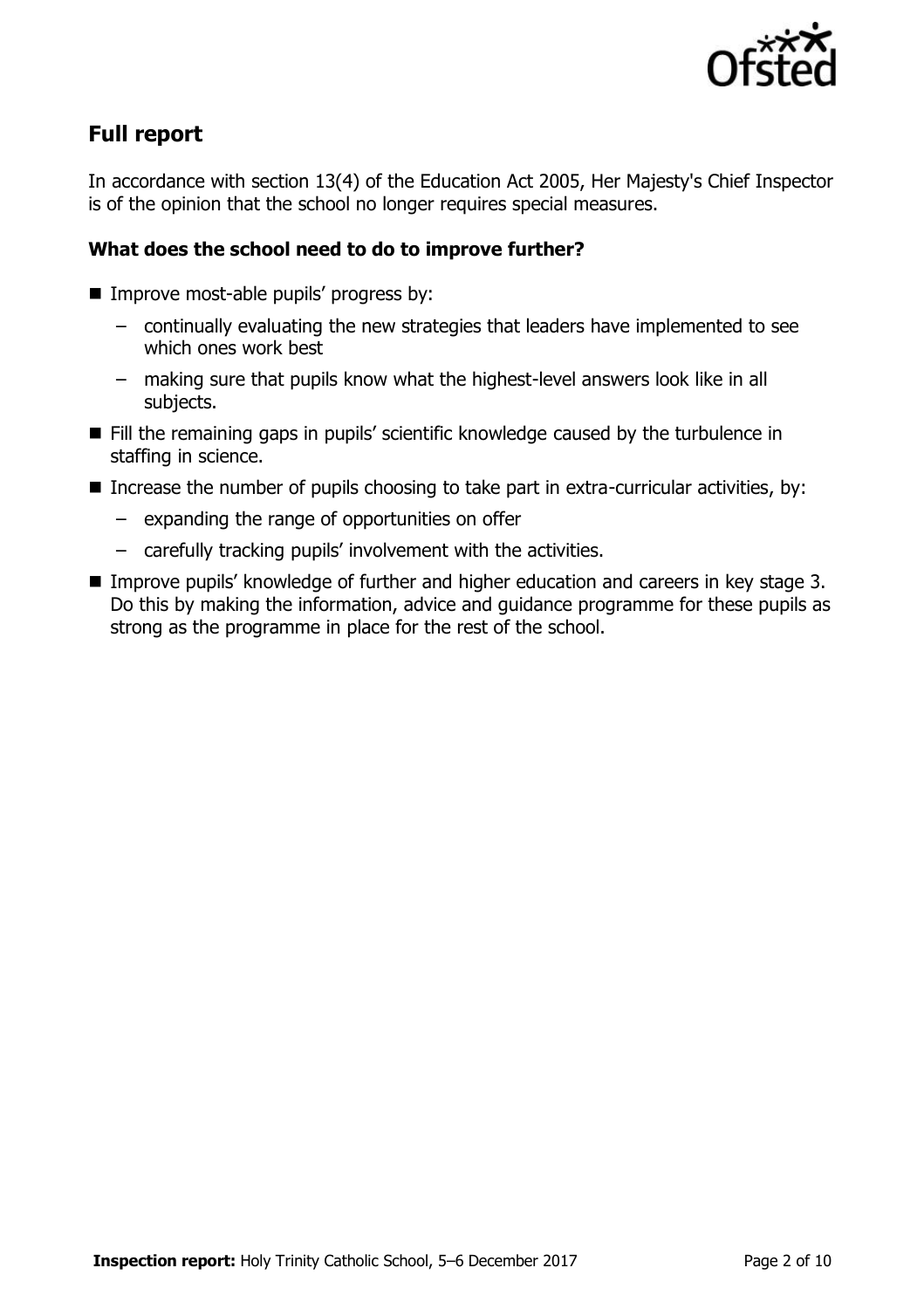

## **Inspection judgements**

#### **Effectiveness of leadership and management Good**

- The new headteacher, ably supported by his strong leadership team, has taken the actions needed to improve the school. Many staff who spoke with inspectors described leadership as 'collaborative'. They feel that they can all play a part in improving the school. Staff are united in the drive to maintain the quality of care and learning that they have created.
	- Leaders' priority to stabilise the school has been successful. Leaders are no longer reliant on the package of external support that the diocese and local authority brokered in the past.
	- Leadership at all levels has been improved. As one middle leader commented: 'Senior leaders are transparent and rigorous. There is a strong link between middle and senior leaders, and they have put in effective systems that we use to improve the school.' Middle leaders feel empowered to fulfil their roles and all leaders follow the vision set by the headteacher.
	- Leaders' self-evaluation is comprehensive and honest. They accurately identify their strengths and weaknesses, which results in swift improvements when they are needed.
	- Tracking of pupils' progress is effective. Leaders have a deep understanding of progress information, which helps them take effective actions when individual pupils or groups fall behind.
	- The system of training, monitoring staff performance, target setting and appraisal is strong. Training closely matches staff's needs, links to their challenging performance targets and enhances pupils' outcomes.
	- Leaders spend the extra funding for disadvantaged pupils wisely. They look at individual pupils' needs carefully and ensure that the support given matches them. For example, where appropriate, disadvantaged pupils are provided with uniform, school equipment, health and well-being services, and support for family and housing.
	- Extra funding for pupils who arrive in school with low skills in literacy and numeracy is used very effectively. A team of people is involved which strengthens the range of support that is available. Subject leaders, the librarian and pupil support staff come together to improve pupils' literacy skills, for example. Pupils make swift progress in their reading and comprehension which allows them to access all of the curriculum.
	- $\blacksquare$  The curriculum is rich because pupils have the opportunity to study a wide range of subjects alongside a host of other activities that contribute to their personal development. Leaders think of pupils first when designing the curriculum. They make annual adaptations depending on pupils' needs. They have maintained a rich academic curriculum while introducing a vocational curriculum which successfully allows pupils to follow their aspirations. The range of arts courses on offer to all pupils is impressive and a high number of pupils choose to take these courses. Pupils told inspectors that they enjoy taking a range of traditional academic subjects while also taking courses in art and drama, for example.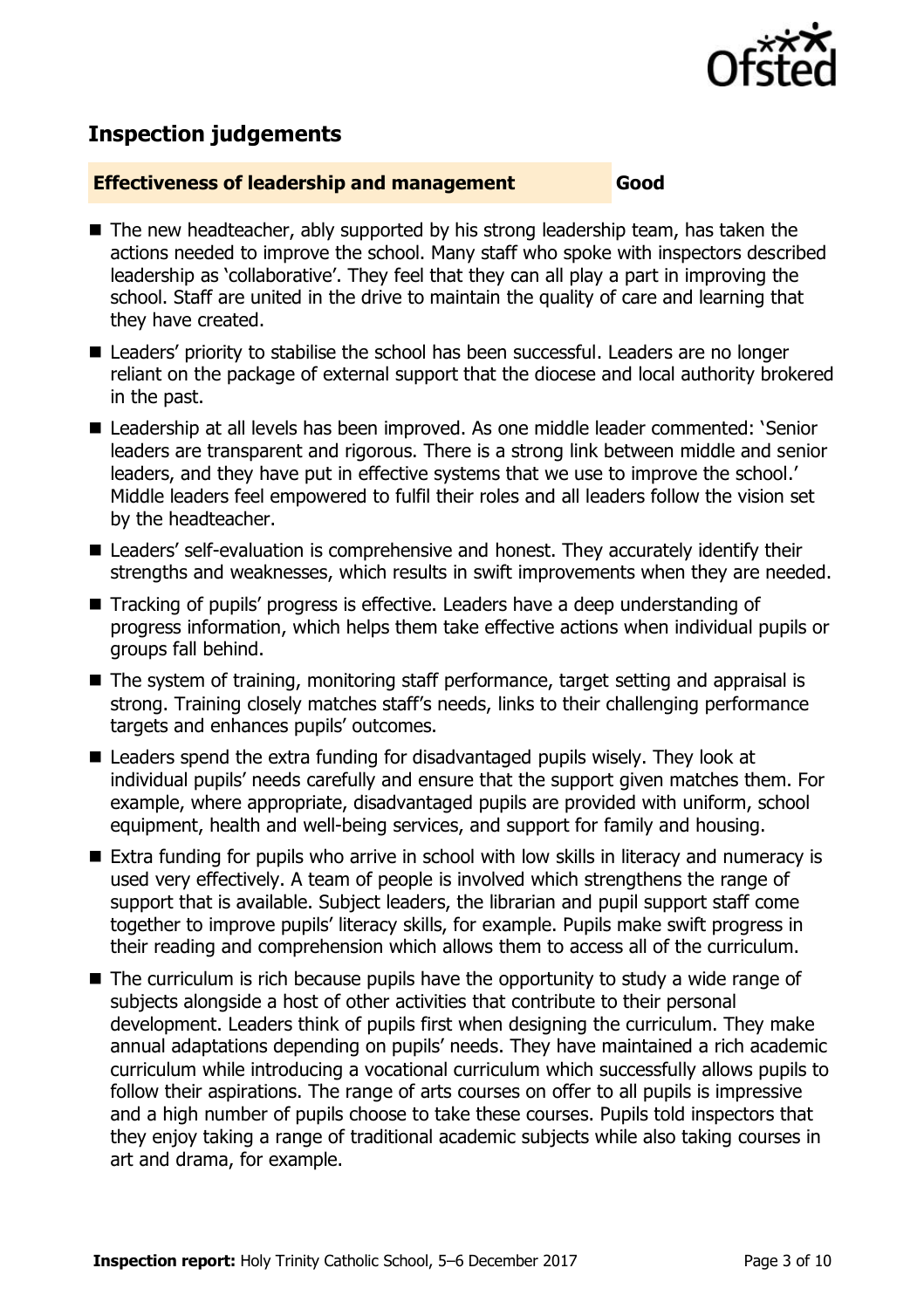

- Leaders have evaluated all areas of the curriculum to see where pupils learn about fundamental British values. They supplement this with an effective personal development curriculum. As a result, pupils' understanding of fundamental British values is strong.
- Where pupils need a more bespoke curriculum to make better progress, leaders make sure that this is available. They offer effective support to pupils new to formal education, specialist teaching for pupils who have special educational needs (SEN) and/or disabilities, and rapid, effective intervention for pupils who have low literacy and numeracy skills.
- While there are a number of extra-curricular activities, leaders want to develop the range further so that all pupils can get involved in activities that interest them. Leaders also acknowledge that they need to increase the number of pupils getting involved, and track pupils' involvement more closely.

#### **Governance of the school**

- $\blacksquare$  The interim executive board (IEB) has taken the action needed to secure strong, effective, sustainable leadership in the school. Its members have done this by focusing on developing leadership at all levels. They are uncompromising in their vision for the school's success and give leaders the support and challenge that they need. As a result, staff say that the school is a vibrant and happy place to work.
- Members of the IEB are highly skilled and knowledgeable. They know the school very well and understand the local context. Their evaluation of the school's strengths and weaknesses is piercingly accurate.

## **Safeguarding**

- The arrangements for safeguarding are effective. All checks on staff are complete and vetting systems are fit for purpose. Where staff come from external companies, agencies or voluntary organisations, thorough checks are completed.
- $\blacksquare$  A culture of safeguarding abounds in this school. It is promoted determinedly by the IEB, monitored by the headteacher and can be seen through the curriculum, the vigilance of staff, and pupils' experiences. Staff are highly alert to the signs of pupils being at risk, and respond swiftly to any concerns. Staff are regularly and effectively trained in safeguarding.

#### **Quality of teaching, learning and assessment Good**

- Very strong relationships between teachers and pupils mean that in lessons, teachers focus fully on pupils' learning. Pupils are keen to learn, keen to do their best, and respond well to their lessons. High levels of respect mean that pupils are confident to question, challenge and argue their points constructively with their teachers.
- **Pupils say that their teachers are always willing to explain things well. In many cases,** teachers explain complex concepts with ease. For example, in an English lesson, the teacher explained tough vocabulary and concepts in a way that pupils understood.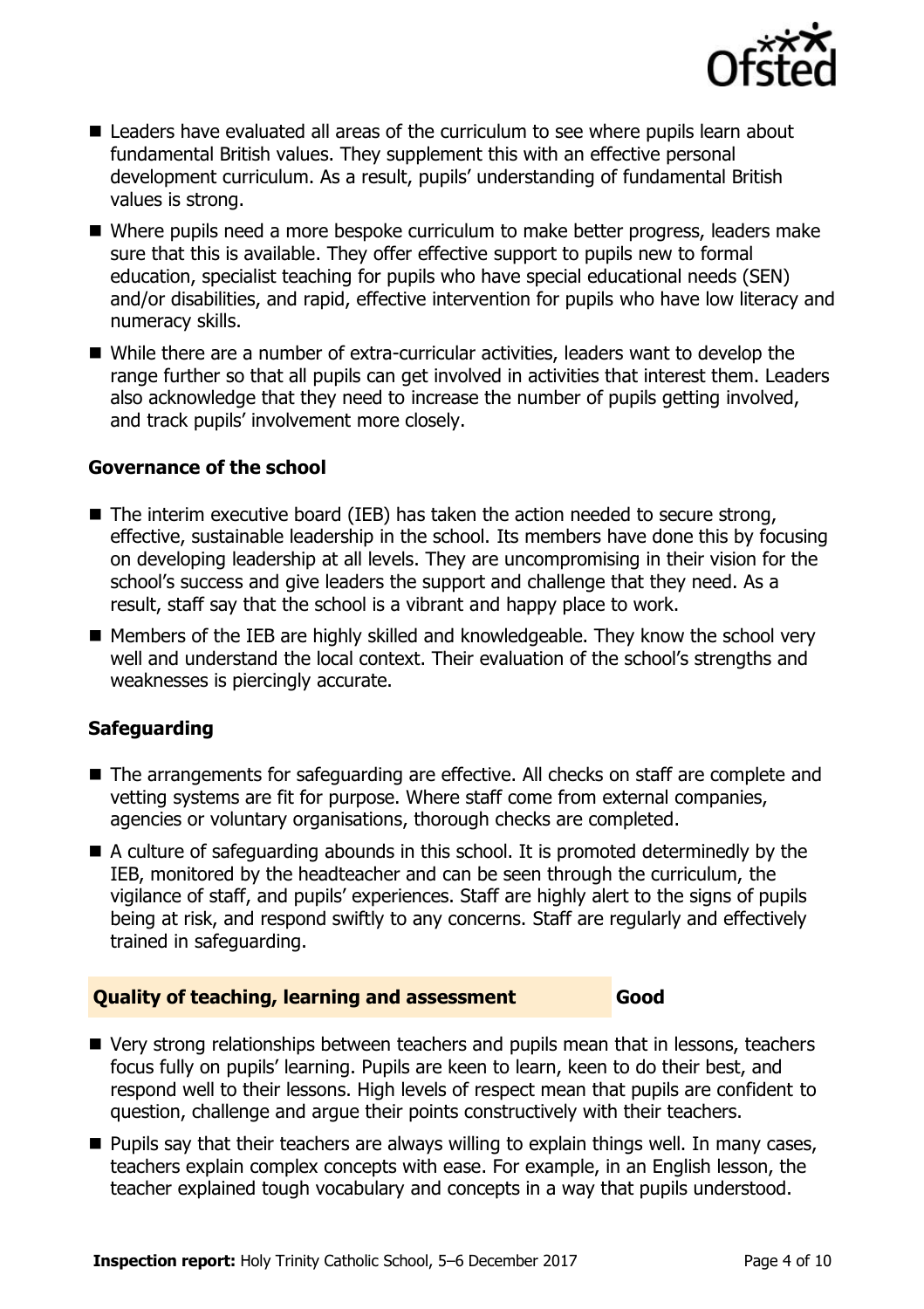

They could then use these concepts and vocabulary to move to even more demanding work.

- **Pupils'** oracy is a high priority and teachers focus on this consistently. They expect pupils to speak confidently and accurately, rephrase their ideas, pronounce words correctly and communicate clearly. Teachers model this precision of communication.
- While it has been a weakness in the past, support for the most able pupils is now very effective. It is contributing to current most-able pupils' secure progress. Teachers use every available minute of lessons to extend these pupils' learning, deepen their understanding and build their confidence. Leaders have assigned each most-able pupil a mentor. These mentors look closely at pupils' progress, identify areas for improvement and arrange extra teaching when required. As a result, these pupils feel that their progress is very well taken care of. They are making swift progress towards their target grades.
- In a range of subjects, teachers plan lessons that are dynamic and highly engaging. For example, in art inspectors saw pupils diligently honing their skills in a range of media and producing work of a very high quality. Pupils felt that they were developing as artists.
- Teachers' questioning has developed well as a response to training in this area. It is particularly effective for most-able pupils. However, sometimes, teachers ask questions that not all pupils understand. Leaders know this and are continuing to develop teachers' questioning skills.

## **Personal development, behaviour and welfare Good**

#### **Personal development and welfare**

- The school's work to promote pupils' personal development and welfare is good.
- **Pupils are extremely proud of their school. They are articulate about what makes their** school a great place to learn.
- **Pupils specifically value the caring culture and the school's diversity. One pupil summed** up the views of many others: 'This is a Catholic school. There are people of all faiths and none and the school prepares us well for life in a diverse society. No matter who you are at this school, you thrive.'
- The caring culture of the school exists because everyone contributes to it. Pupils told inspectors that they take responsibility for caring for one another and that the school helps them to understand how to build a strong community. Leaders put on days where pupils actively think about and demonstrate the school's values. During these days, pupils are invited to log and celebrate the ways in which they demonstrate these values. Hundreds of pupils respond to this.
- Staff listen to pupils and respond to their concerns. Pupils feel confident to voice their ideas and gave inspectors examples of things that leaders had done to improve the school at their request.
- The curriculum for safeguarding is comprehensive. It takes into consideration risks that are particular to the local area. It gives pupils tools to keep themselves safe from a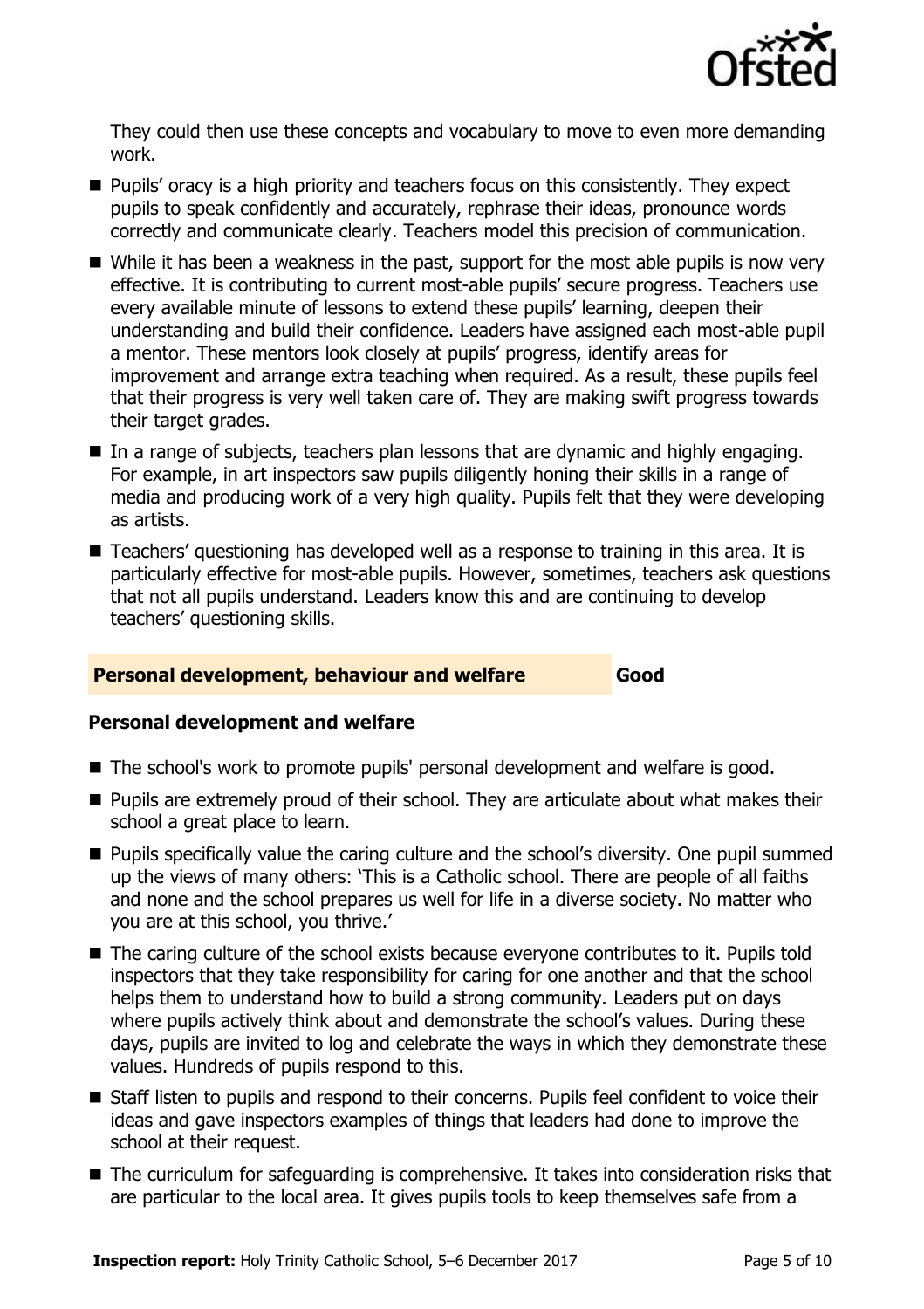

wide range of issues that face young people such as sexting, cyber bullying, fraud, sexual exploitation, crime and abuse. The well-informed pupils are, and feel, safe.

- $\blacksquare$  Pupils say that bullying is rare, but they are confident that if it did happen, their teachers would deal with it effectively.
- The school's caring culture extends to pupils who attend alternative provision. Leaders choose placements very carefully and monitor pupils' attendance, progress and welfare in these placements closely. As a result, these pupils' personal development and welfare are secure.
- **Pupils benefit from impartial careers advice. Where families have no prior experience of** further or higher education, leaders make sure that they get the advice and guidance they need. Pupils are highly aspirational, and many are exceptionally well informed about their next steps. However, careers advice in key stage 3 has yet to be fully developed.

#### **Behaviour**

- $\blacksquare$  The behaviour of pupils is good.
- **Pupils' behaviour in lessons and around the school is consistently good. They behave** respectfully towards their teachers and each other. Pupils told inspectors that this was because the school's ethos is understood by everyone, and all pupils want to maintain the ethos.
- **Pupils' use of inappropriate or prejudicial language is extremely rare and pupils told** inspectors that if this language is ever heard, teachers take consistent action. One pupil told inspectors, of prejudicial language: 'It's not acceptable because it doesn't value others. It's really not acceptable here.'
- There have been no recent permanent exclusions, and fixed-term exclusions have fallen to well below the national average. Repeat fixed-term exclusions are rare.
- **Pupils' attendance has been weak in the past but is now much improved. It is now in** line with the national average. Persistent absence has fallen to well below the national average. Though it is improving quickly, disadvantaged pupils' attendance is not yet as strong as the national average for other pupils. Leaders know this and are continuing to take effective action to improve it.

#### **Outcomes for pupils Good**

- In 2016 and 2017, pupils' progress at the end of Year 11 was good. Across a range of subjects, pupils made progress in line with other pupils nationally with similar starting points. Over the last two years, the percentage of pupils gaining a standard pass in both English and mathematics has risen. In 2017, Year 11 pupils made progress in line with their target grades in science. The published progress measure does not reflect this.
- **Pupils whose prior attainment is low make particularly strong progress across a range** of subjects. This reflects the effective support and appropriate curriculum for these pupils.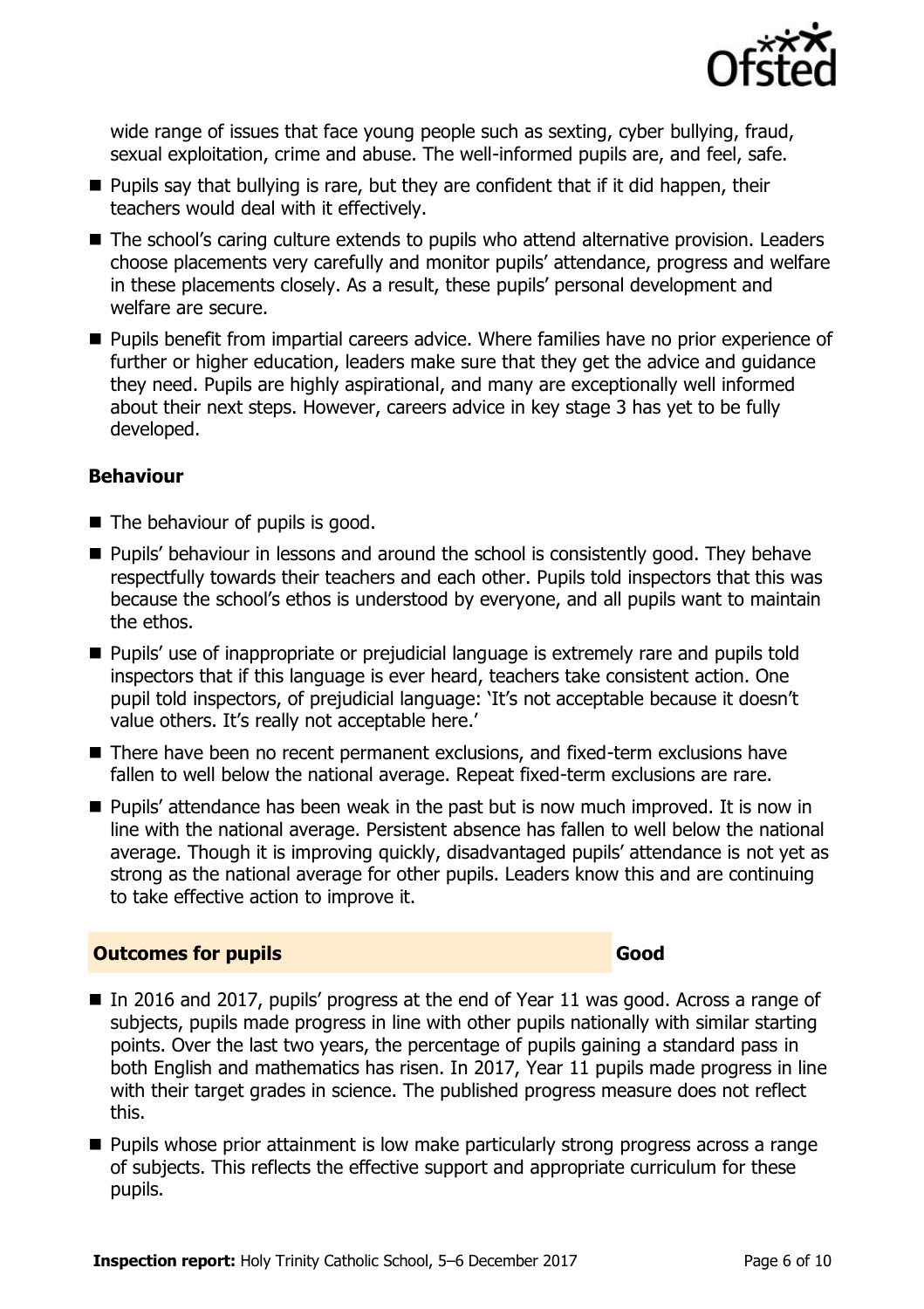

- Overall, current disadvantaged pupils are making progress in line with other pupils nationally with similar starting points.
- A team of staff is dedicated to developing a reading culture in the school. They have done this successfully. Library staff track pupils' reading and comprehension, and work effectively to increase the number of books that pupils borrow. Leaders make sure that the library is well stocked and as a result, pupils' borrowing is regular. Inspectors spoke with pupils who proudly shared their reading logs, spoke about the quality of books available in the library, and their love of reading. Many are becoming prolific, avid readers.
- $\blacksquare$  For the pupils who struggle with reading most, a team of staff has designed effective intervention strategies. For example, following a few months of focused teaching, one group of particularly weak readers made very strong progress in their reading skills.
- In the past, pupils have made weaker progress in humanities and languages. This was because of staffing issues in these subjects. Pupils' progress in these subjects is improving quickly now because of stable staffing and high-quality teaching.
- In some subjects, pupils who have high prior attainment do not reach the very highest GCSE grades. Leaders know this and have implemented an effective plan to remedy it. Current most-able pupils, including the disadvantaged, are making stronger progress towards their challenging targets. Most-able pupils told inspectors that they are consistently challenged to reach the highest standards, and inspectors observed this in lessons.
- **Pupils are well prepared for their next steps. They aspire to a wide range of challenging** study and careers. The percentage of pupils not in education, employment and training (NEET) has reduced rapidly. As a result of effective support, all pupils in 2017 went on to appropriate destinations.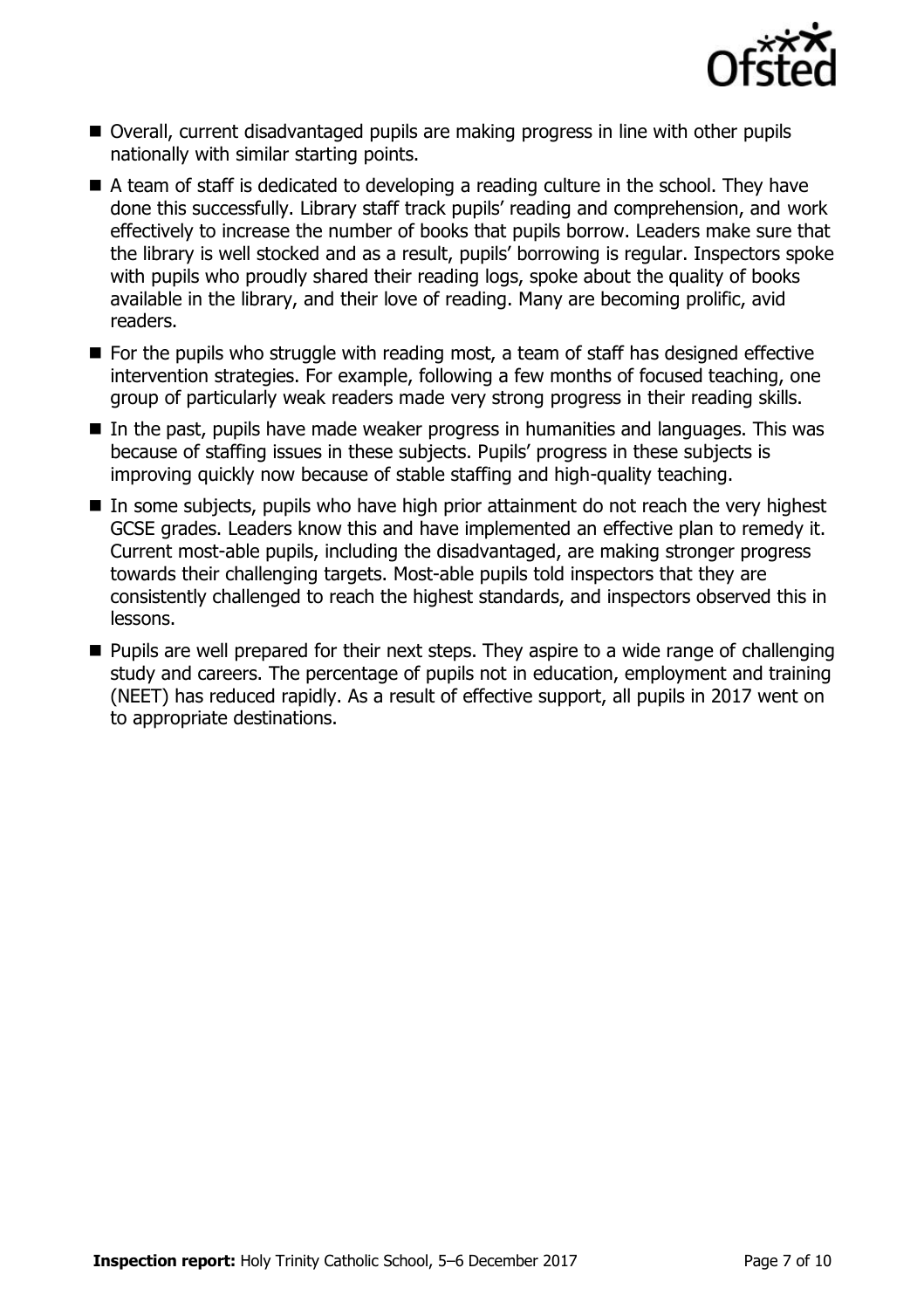

# **School details**

| Unique reference number | 103538     |
|-------------------------|------------|
| Local authority         | Birmingham |
| Inspection number       | 10043604   |

This inspection was carried out under section 8 of the Education Act 2005. The inspection was also deemed a section 5 inspection under the same Act.

| Type of school                      | Secondary comprehensive     |
|-------------------------------------|-----------------------------|
| School category                     | Voluntary aided             |
| Age range of pupils                 | 11 to 16                    |
| Gender of pupils                    | Mixed                       |
| Number of pupils on the school roll | 621                         |
| Appropriate authority               | Interim executive board     |
| Chair                               | Daniel Taylor               |
| <b>Headteacher</b>                  | Colin Crehan                |
| Telephone number                    | 0121 772 0184               |
| Website                             | www.holytrc.bham.sch.uk/    |
| <b>Email address</b>                | enquiry@holytrc.bham.sch.uk |
| Date of previous inspection         | 15-16 December 2015         |

## **Information about this school**

- The school meets requirements on the publication of specified information on its website.
- A small number of pupils are educated in alternative provision at EBN2 and St George's Academy.
- The school receives support from Archbishop Ilsley Catholic School, Birmingham, with which it shares an executive headteacher. It is also supported by a local education partnership.
- The school meets the current government floor standards for secondary schools.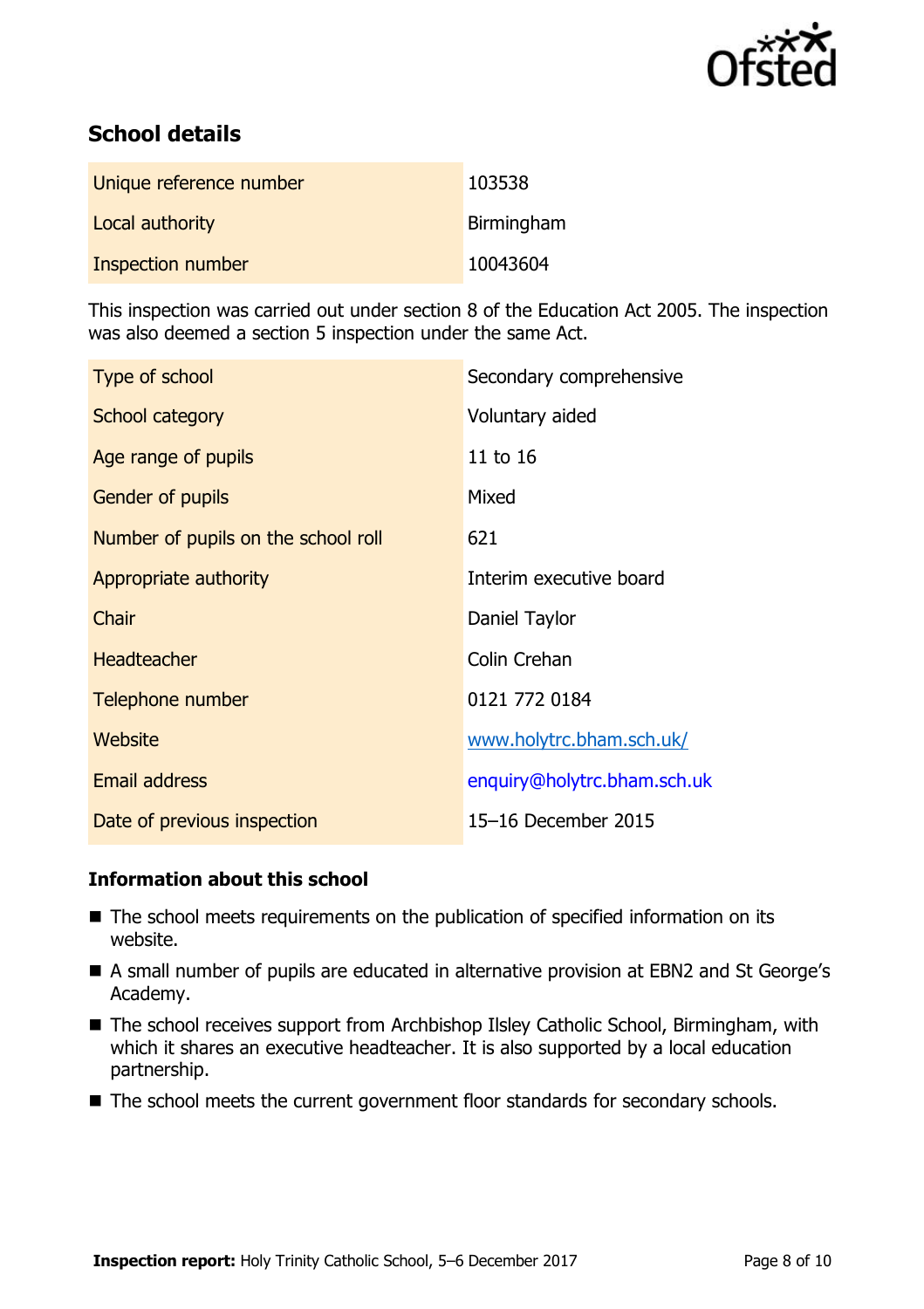

## **Information about this inspection**

- The inspection converted from a monitoring inspection to a Section 5 inspection.
- Inspectors visited parts of lessons, scrutinised pupils' work, spoke with pupils about their learning and analysed data on their progress.
- To take into account pupils' views, inspectors spoke with many pupils informally, and met formally with three groups of pupils.
- **Inspectors met with representatives of the interim executive board, the diocesan board** and a school improvement consultant.
- A range of documentation was scrutinised, including information about safeguarding and child protection, attendance, behaviour, curriculum and performance management.
- **Inspectors met with school leaders, subject leaders and teachers to gather their views** about the school.
- There were insufficient responses to Parent View for inspectors to consider.

#### **Inspection team**

| Dan Owen, lead inspector | Her Majesty's Inspector |
|--------------------------|-------------------------|
| <b>Huw Bishop</b>        | Ofsted Inspector        |
| <b>Derek Barnes</b>      | Ofsted Inspector        |
| <b>Gwendoline Onyon</b>  | Ofsted Inspector        |